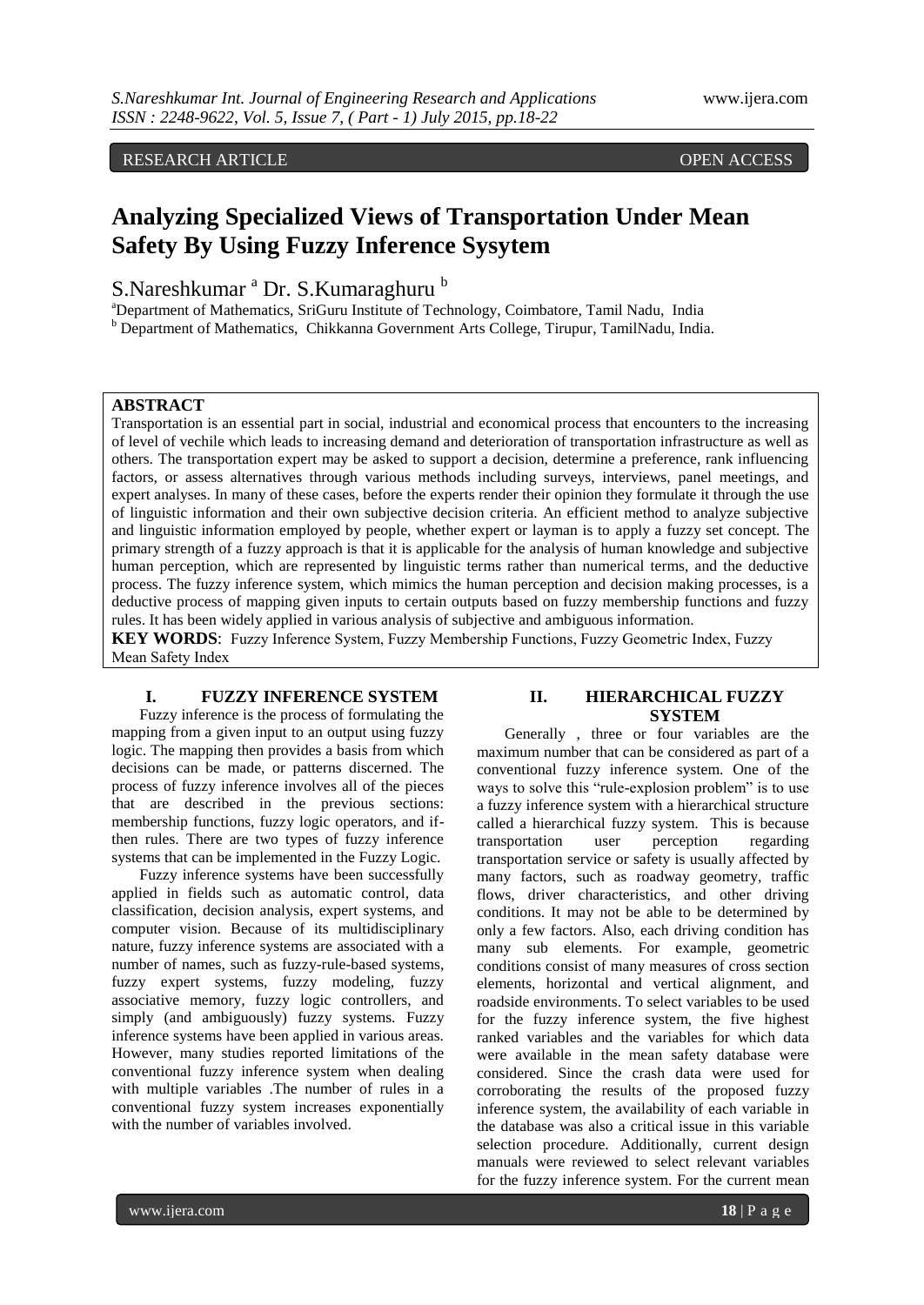barrier warrant in the Arkansas State Highway and Transportation Department (AHTD) Guide, average daily traffic and mean width are employed. These two variables have been known as the most critical factors in assessing mean safety. From these reviews, five variables to evaluate geometric conditions and one variable to evaluate traffic flow conditions were selected. The five geometric variables were mean width, horizontal curvature, operating speed, mean cross-slope, and shoulder width. average daily traffic was used to describe the traffic flow condition.

## **III. FUZZY MEMBERSHIP FUNCTIONS**

A triangular membership function is specified by three parameters  $\{a, b, c\}$ , and the precise appearance of the function is determined by the choice of parameters



 **Figure 1.Fuzzy Membership Function of Five Scales Linguistic Statement.**

Generally, the methods of formulating fuzzy membership functions can be classified into three approaches: constructing the membership functions through the analyst's judgment, constructing the membership functions through experiments, or constructing the membership functions from a given numerical data set. Selecting a method to determine the membership functions depends on many conditions including the characteristics of the study and the available data set associated with the study.

 In this study, the method based on analyst's judgment was used to determine the fuzzy membership functions. It is the most common means used to construct fuzzy membership functions because of its simplicity and wide applicability. In this method, an analyst employs their own knowledge and information gleaned from relevant literature to compose the membership functions. In the proposed study, fuzzy membership functions for the selected variables were constructed through four resources: the authors' own knowledge; a review of the experts' opinion; a review of the literature and the state of the practice related to transportation safety, typically

mean safety; and a basic review of the roadways for which crash data were collected. A review of relevant literature and associated practice is usually the most significant resource for determining reasonable and appropriate fuzzy membership functions in the analyst intuition method. Since there are few studies that have investigated the relationship between controlling factors and the general safety effects of the selected variables were also reviewed. Through a review of the experts' opinion regarding the influence of the various factors on mean safety, the relative importance of each factor was investigated. This relative importance was used to determine the weight of each variable. A basic review of the roadways within the crash database was conducted without any statistical analysis. The variable type (e.g., binary, continuous), the number of classes for each variable, and the range of values were mainly considered in this review. Using these resources, two types of fuzzy membership functions were determined. The first fuzzy membership functions represented how significantly each factor influences mean safety. The second fuzzy membership functions represented the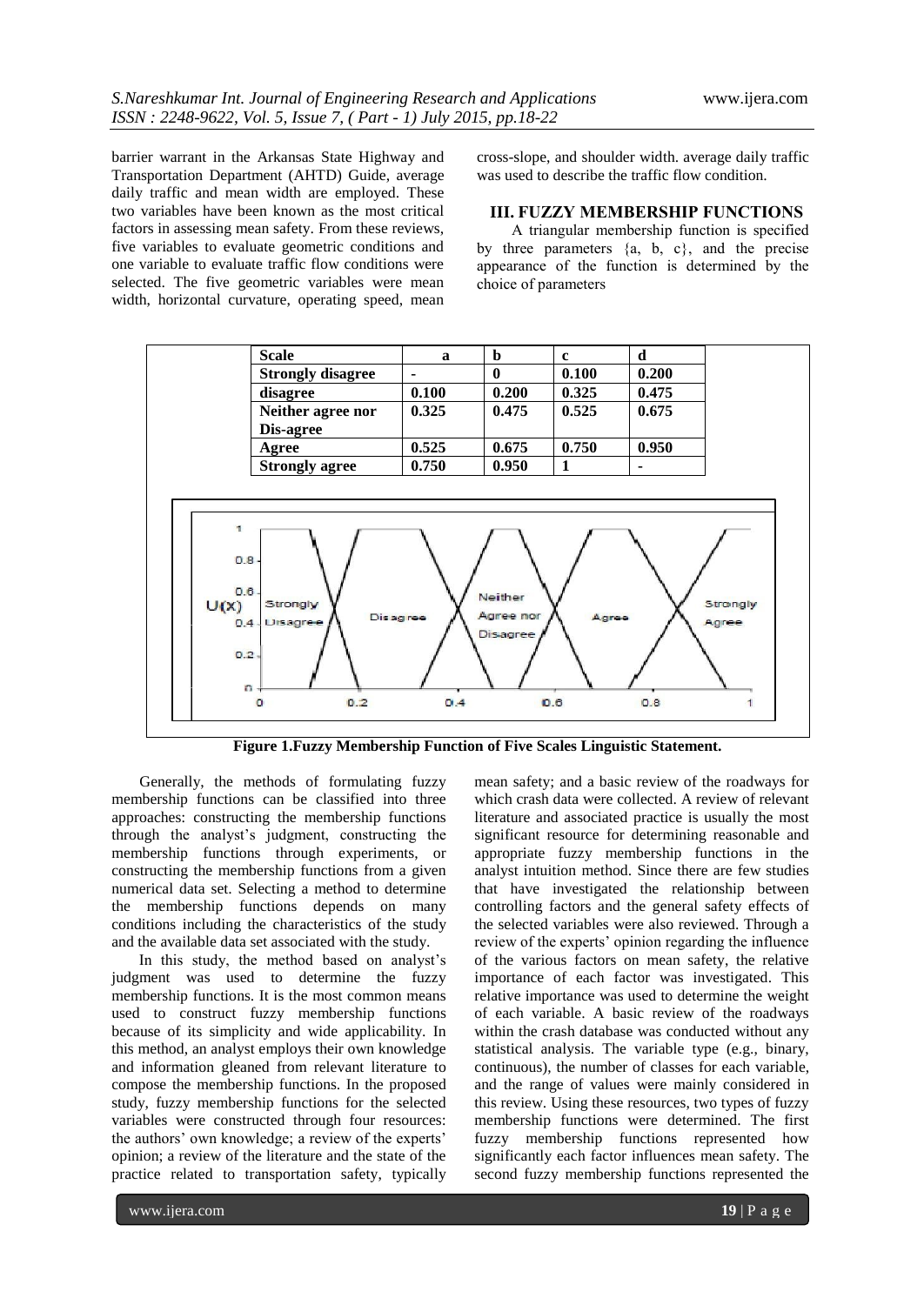relative importance of each geometric factor.

#### **IV. FUZZY MEMBERSHIP FUNCTION FOR CONTROLLING MEAN SAFETY**

The fuzzy membership function for the six factors influencing mean safety was accomplished through the review of references and common engineering judgment. They were then slightly modified to reflect expressways because the review results represented general or universal information regarding driving environments and not specifically the driving environments of Arkansas. The first variable, average daily traffic (ADT) represents the traffic condition. Average daily traffic is known as a significant factor influencing mean safety, and it is used as one of two criteria of the mean barrier warrant. The mean barrier warrant in the AHTD Guide uses two categories to determine the barrier installation guideline. For average daily traffics less than 15000, barrier is optional, but for average daily traffics greater than 15000, barrier is warranted, depending on the mean width. In the expert survey, four categories: 10000 to 25000, 25000 to 50000, 50000 to 80000, and greater than 80000, were considered to investigate the safety effects of the traffic flow condition.

The second variable is mean width which represents a geometric condition. Mean width is one of the most significant factors used to evaluate mean safety in conjunction with average daily traffic. To determine the fuzzy membership function for mean width, AHTD's Guide, and other references were reviewed. In AHTD's Guide, mean barrier warrant is based on three categories of mean width. Barrier is warranted for means less than 25ft, and barrier is not considered for means greater than 50ft. Barrier is optional for means between 25ft and 50ft. However, the creation of the fuzzy membership function for horizontal curvature and mean cross slope was restricted to reflect the review results. The previous studies emphasized that various features of horizontal curvature can affect roadway safety as mentioned above. Given their findings, the fuzzy membership functions representing the effect of horizontal curvature on mean safety should be determined by taking into consideration various features of a horizontal curve. Three condition levels, poor, fair, and good, have commonly been used for evaluating the effect of horizontal curves on safety in previous studies. However, the mean crash data used for comparison with the safety index, which is based on the proposed fuzzy inference system, included only the presence of horizontal curvature as binary information, such as 0 for no curve and 1 for a curved alignment. Due to this limitation of the database, the fuzzy membership functions for horizontal curvature were determined with just two levels in this study

even though it is not as desirable as the multicondition level described above. The mean cross slope data in the crash database was also binary data with 0 indicating flatter than 6:1 and 1 indicating steeper than 6:1. This limitation of the mean crash database necessitated the creation of two levels of fuzzy membership functions, such as poor and acceptable or steeper and flatter for mean cross slopes steeper than 6:1 or flatter than 6:1, respectively.

## **V. HIERARCHICAL FUZZY INFERENCE SYSTEM**

The hierarchical fuzzy inference system were compared with observed crash data for the purpose of validation. For this application, the Arkansas mean safety database was used per the previous discussion. This database included various elements, such as crash type, severity, and roadway inventory data. Out of those data, the number of crashes and the inventory data of the six variables used in the fuzzy inference system described above were applied. However, since the safety database did not include an operating speed but posted speed, posted speed was used as a surrogate input variable in place of operating speed. Through the developed hierarchical fuzzy inference system and a defuzzification procedure, Fuzzy Mean Safety Index for each roadway segment were produced and compared with the observed mean crash data of the same roadway segments. First, the relationship between average daily traffic and Fuzzy Geometric Index of the given roadway segments was examined. Through this procedure, the fuzzy partition and rule mapping conducted for the upper level fuzzy inference system were verified. The data for the roadway segments reflect the results of the partition and rule-mapping relatively well. Most of the roadway segments FGI ranged from 0.2 to 0.8 and their average daily traffics vary widely. The minimum average daily traffic is 500 and maximum average daily traffic is 80000 vehicles per day. However, most of the roadway segments have less than 15000 average daily traffic. There were many other mean safety factors that were not used in this study due to the limited availability of data, such as weather, radius of horizontal curves, and factors regarding drivers. However, the hierarchical fuzzy inference system can produce an indicator, Fuzzy Mean Safety Index, which explains well the degree of mean safety on expressways. It is one of the advantages of the fuzzy approach to analyze with incomplete information. Therefore, it can be concluded that the hierarchical fuzzy inference system, in terms of Fuzzy Mean Safety Index values, reflect well the real mean crash problem, and the incorporated transportation expert opinions appear to be valid.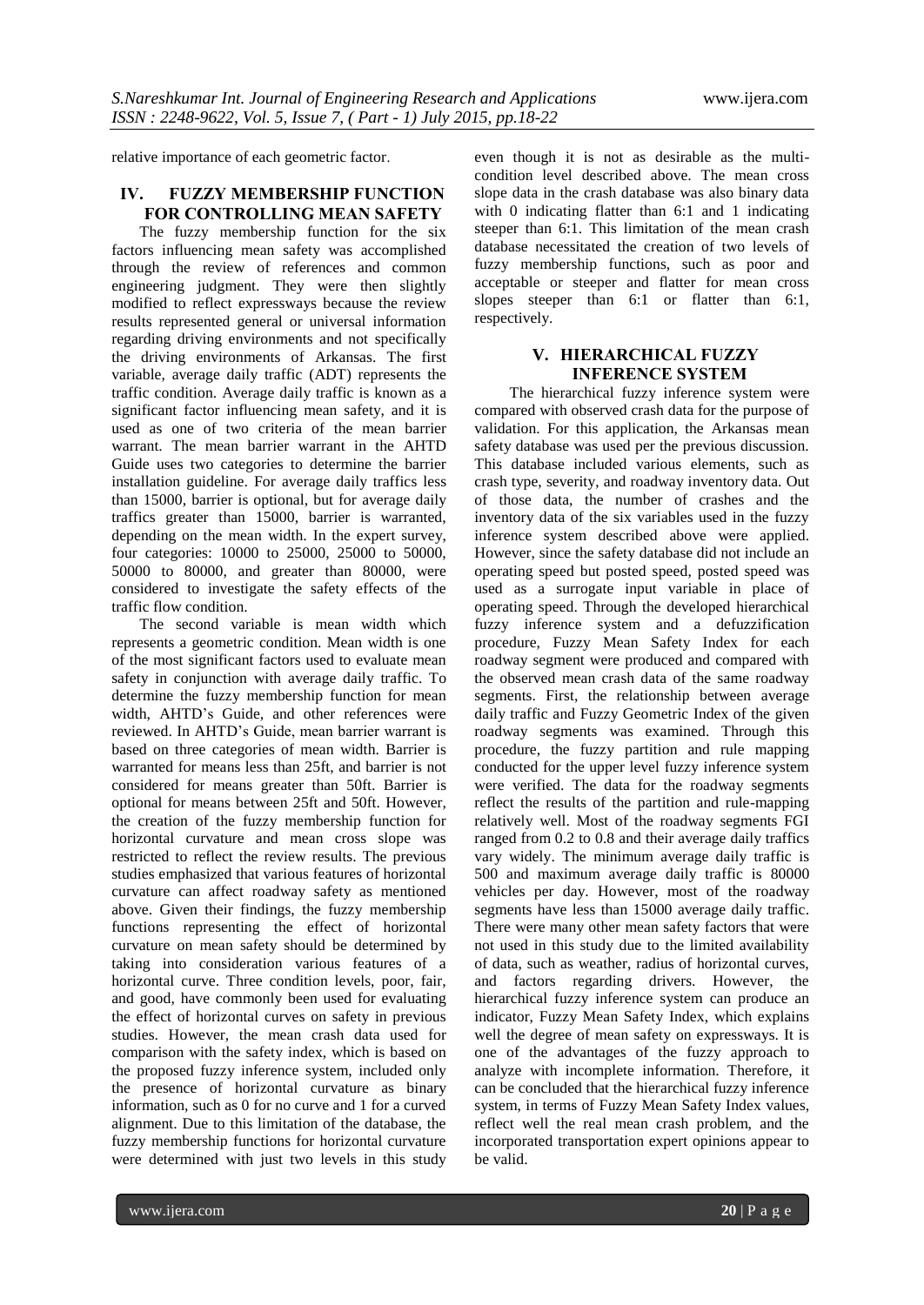

**Figure 2. Fuzzy Geometric Index**



**Figure 3 : Fuzzy Mean Safety Index**

### **VI. CONCLUSION**

Generally, transportation experts use linguistic information and their own subjective decision criteria to formulate and express their opinion. However, it is difficult to aggregate those linguistic and subjective experts' opinions using conventional methods. This method allows for the analysis and aggregation of the subjective and linguistic expert opinions taking into consideration the unique characteristics and decision criteria of an individual expert.

By this method, variables in the hierarchical fuzzy inference system were selected through the transportation expert survey results of a previous study. The fuzzy membership functions for the selected six variables were constructed using

common engineering knowledge garnered from a review of the experts' opinions, a review of the references related to transportation safety, and the authors' own knowledge. The fuzzy weighted average method was used in the process of formulating the fuzzy inference system to avoid the difficulty of fuzzy rule mapping with a large number of variables. The incorporated experts' opinions regarding mean safety were finally expressed by hierarchical fuzzy inference system as an indicator of the degree of mean safety. Since the roadway type used in this study was the Interstate highway and expressway, most of roadway segments in the database have relatively favorable driving conditions. For this reason, most of the roadway segments were